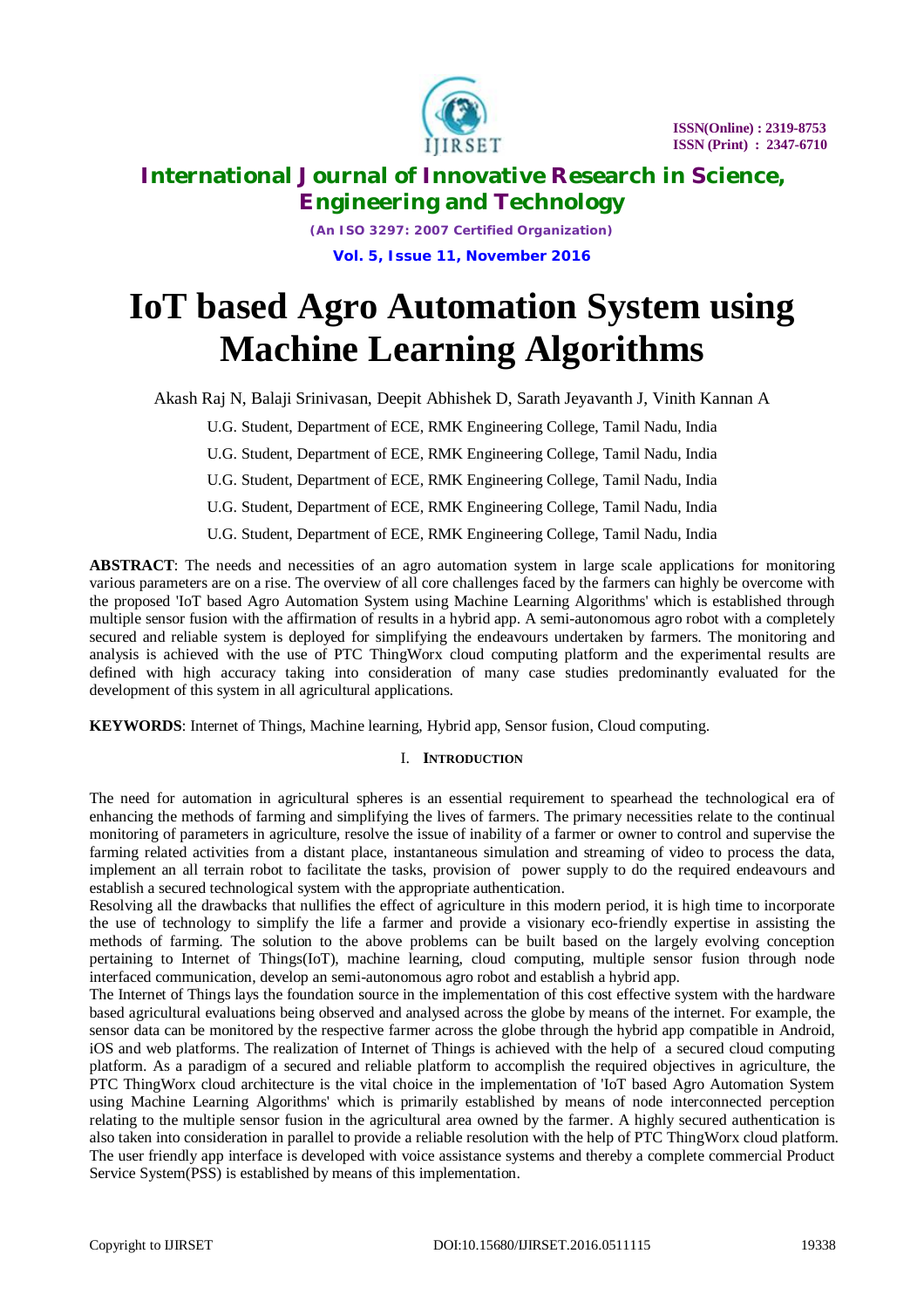

*(An ISO 3297: 2007 Certified Organization)*

## **Vol. 5, Issue 11, November 2016**

#### II. **IOT BASED AGRICULTURAL MONITORING AND ANALYSIS**

The monitoring of agricultural data is accomplished by instituting a multiple sensor fusion in the land at a cost effective node interconnected architecture. The data from sensors is obtained by Intel Edison and transmitted to the cloud platform using the inbuilt WiFi chip on board or the GSM module. The token ID is established for each of the nodes for evaluating the various parameters with the help of sensors mainly like temperature, humidity, moisture, water level and these vary as per the requirements of the corresponding farmer. The automation is effectuated by instructing the action to be taken after monitoring the present situation of land by the farmer. The water flow, fertilizer effect, growth of crops, ambient response are all taken into consideration for analysis. Based on the data received, the robot is given the command to necessitate the required action by the farmer or owner of the agricultural land.



Fig. 1. Structural and functional block diagram of the IoT monitoring and analysis

The app is designed on Intel XDK Framework is built using HTML5, CSS3 and NodeJS whereas the backend is established with the help of PHP. The support to Android, iOS and Web compatible platforms makes the app accessible to all and it ensures the suggestions generated by the Indian Council of Agricultural Research through the automatic reports furnished to the functioning body by means of the ThingWorx cloud platform. As shown in Fig. 1, the structural and functional analysis of the working system makes it an innovative and unique solution to the core problems faced by the farmers and the stakeholders surrounding the agricultural spheres with the use of Internet of Things and cloud computing through PTC Thingworx platform.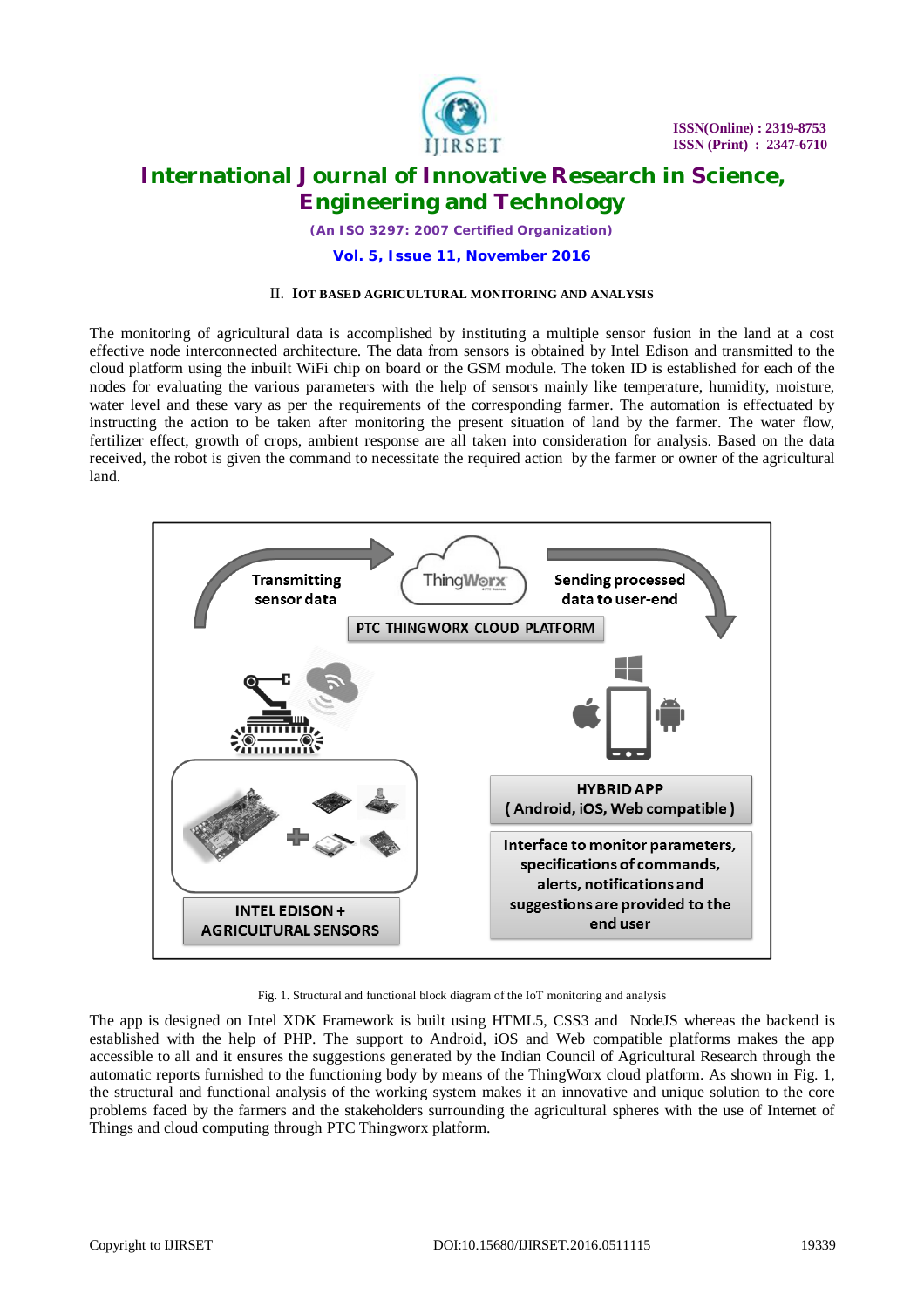

*(An ISO 3297: 2007 Certified Organization)*

## **Vol. 5, Issue 11, November 2016**

The system architecture is defined with regard to the cloud server corresponding to the system as shown in Fig. 2. From specific data acquisition(DAQ) device as that of microcontroller, the sensors are connected to the same relating to the electronic circuit. The physical communication layer consists of the event and network manager which are established through a secured connection using crypto manager.



Fig. 2. System architecture and functional layers

From the microcontroller interconnected electronic circuit in the land, data acquisition undertaking is carried out and the respective storage of the values obtained through multiple sensor fusion. The event manager leads to the computation of data and results in deriving the results. With the application service manager coordinating the data from Global Positioning System(GPS) module and the sensor values acquired, the cloud database assists in the storage of data. On cloud hosting and web services, the network manager is cohesively used in this purpose. The userend interface receives the ascertained results through the hybrid application. The significance of outcome lies in the sensor data acquisition based on the framework and architecture of the system.

## III. **DEPENDENCY ON MACHINE LEARNING ALGORITHMS**

The machine learning algorithms are largely on Supervised and Reinforcement models of learning. With the trained set of data based on pre-established weather conditions and nature of soil, the crop quality factor is evaluated. If any unfavourable conditions are perceived ahead of time, the alternative and precautious measures are adopted so as to ensure the well being of the planted crops and agricultural land. Specific measures are also taken to predict the right period of sowing, reaping and harvesting for the overall enhancement of the production which can also be foreseen as a part of the modern agricultural revolution.

The reinforcement models are aptly made use of during varying weather conditions and as a result of which, the system can train on the changing patterns of data automatically and understand the future prospects of farming, thus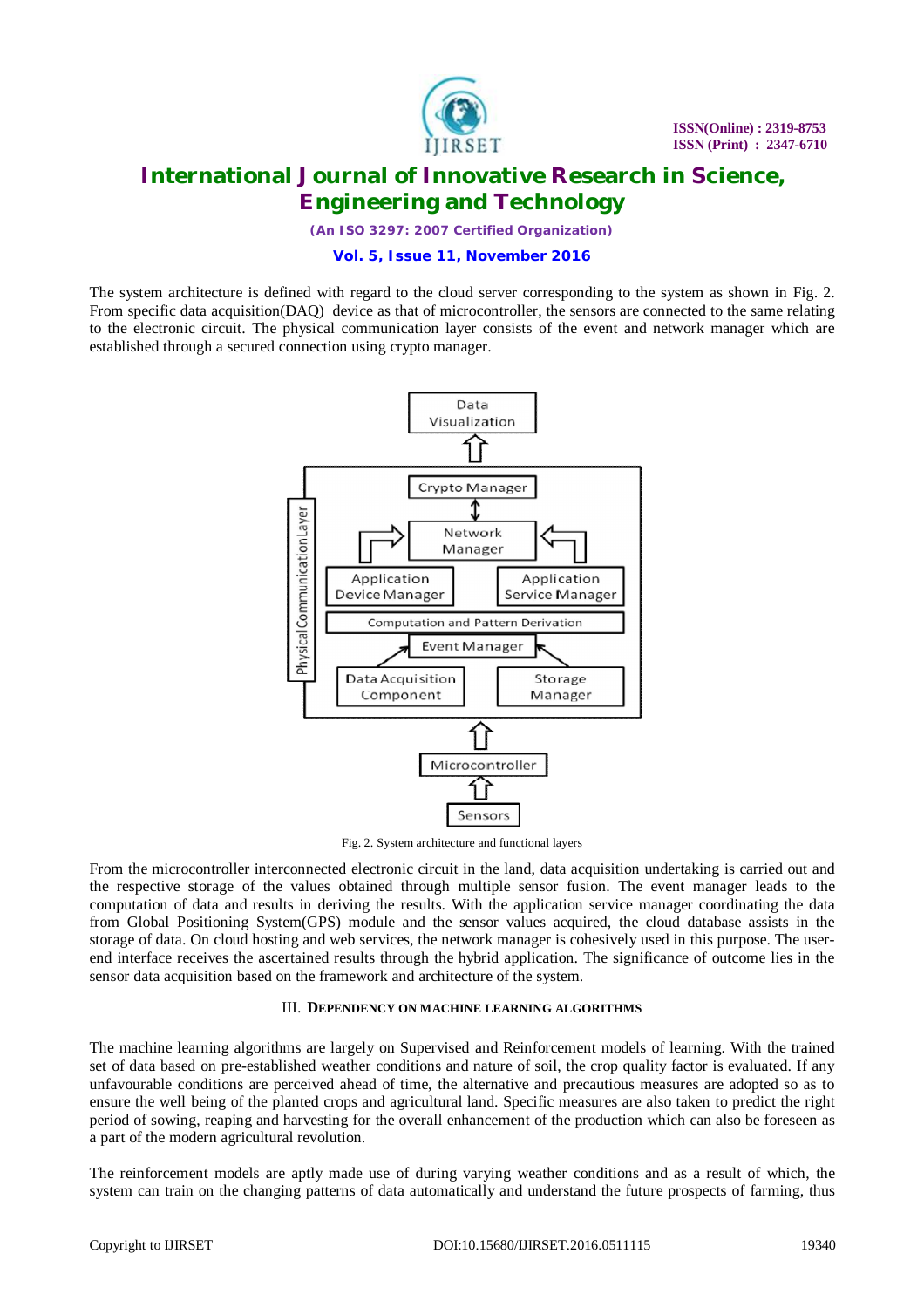

*(An ISO 3297: 2007 Certified Organization)*

## **Vol. 5, Issue 11, November 2016**

establishing eco-friendly aspects in the project with the objective of going along with the nature conditions. With this model, the failure or decrease in the productivity of crop can eventually come to a standstill, thereby facilitating a trusted technologically blend application for the farmers.

## IV. **EXPERIMENTAL RESULTS**

As a part of experimentation and case study carried out in the implementation of of 'IoT based Agro Automation System using Machine Learning Algorithms', the Intel Edison incorporated circuit connected to PTC ThingWorx cloud platform was evaluated and the results were ascertained in the PTC ThingWorx mashup. With the agro-robot facilitating all types of automation on land, specific cases have also been taken into account to provide an all-terrain robot, including the use of drones to monitor large-scale activities on all types of surfaces.



Fig. 3. Hardware setup (a) Intel Edison with temperature, humidity and water sensors (b) Agro automation bot

Specific type of designation if preferred according to the farming areas the agro bot is subjected to application. A land rover is used for ordinary type of farming including horticulture whereas in areas like vineyards, the quad copter is deployed to achieve the necessary aerial action and processing. In case of prawn farming, an underwater vehicle can be preferred with node based connectivity for obtaining the sensor data. The fuelling of robot is highly based on the solar power supply as the global demand for green energy is on a steady rise. Absence of manual inputs during emergencies will enable the robot to behave as an autonomous vehicle and efficient solar power to fuel the robot. This is one of the essential factors that is being involved in incorporating machine learning algorithms in the project on evaluating the specific time duration of turning on and off the autonomous functionality.

The agro robot for experimental testing was developed with FRDM KL25Z built using ARM Cortex M0+ processor. Further, the specific need for power was overcome with solar power for longer periods and piezo power supply for shorter periods. On leading the pathway for the robot, the image processing using NI myRIO was carried out by means of the NI LabVIEW software. This also enhanced the value proposition pertaining to accuracy in real time implementation as the simulation oriented initial approach eliminated almost all types of errors that could be dealt with when established in the agricultural fields. Feedback from farmers suggested the lack of proper accessibility to nearby towns during needs of famine and drought for finding the possible solution. Citing this reason, our team ensured that the app interface is also linked automatically to the local bodies and agricultural units for empowering the bad pattern of farming by identifying them based on the copy of results obtained. Obviously, the farmers with acres of land primarily dependant on agriculture can now sustain with a system that offers a trusted technological operation.

The PTC ThingWorx composer is extensively made use of to provide a quick streaming of sensor data to the end user with the help of widgets and locate the agro robot movement with the help of GPS coordinates.